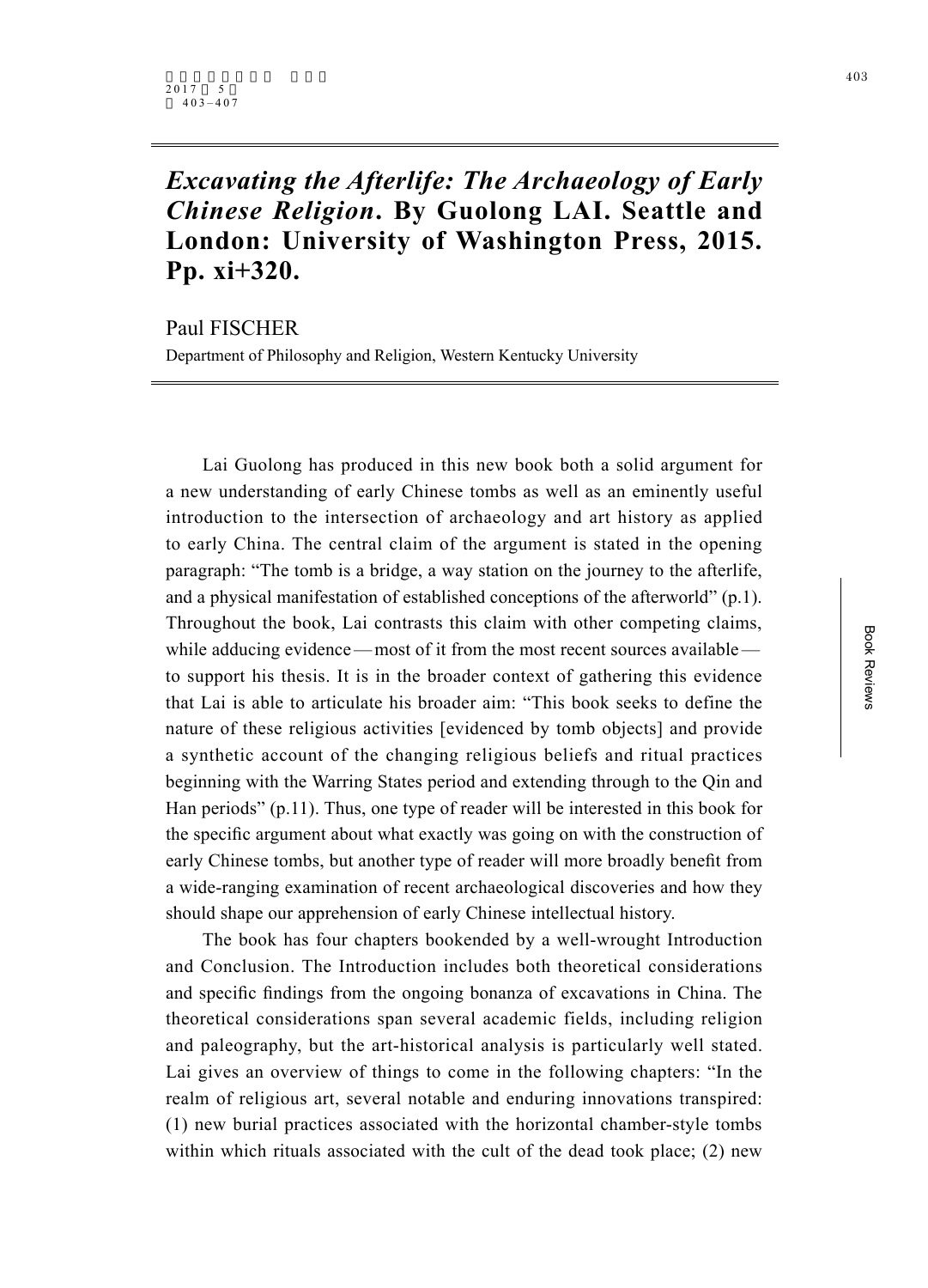funerary customs, such as the pervasive use of spirit artifacts (*mingqi*

) to mark the severance of ties between the dead and the living; (3) wider use of anthropomorphic and hybrid images and written texts to communicate with the spirit world; (4) formation of the underworld bureaucracy; and (5) newly evolved conceptions of cosmology, empire, and the afterlife, the last being defined as a journey to a cosmic destination" (p.12). These five foci are investigated and woven together throughout the book.

In Chapter One, "The Dead Who Would Not Be Ancestors," Lai charts the burgeoning scope of the recipients of sacrifice. Ancestors (along with various nature deities) were the primary recipients from late Shang and early Zhou times, but this "pantheon" of invisible spirits subsequently expanded to include groups of people who were previously ignored. This community of newcomers "consists of individuals who died without posterity" (*juewuhouzhe*

), who perished violently (*giangsi* ), and who were slain with weapons (*bingsi* ). This class of spirits, who could not become part of the ancestral lineage because of their violent death or lack of progeny, challenged the religious system passed down from the Shang and Western Zhou dynasties" (p.28). Lai argues that one central "challenge" to the religious system was the uncertainty posed by this previously disenfranchised group of individuals. Whereas ancestors might be interested in the welfare of their descendants (who, after all, were somehow "feeding" them with sacrificial offerings), those in this other group of prescient spirits were unpredictable and, depending on the circumstances of their deaths, vindictive, and perhaps capriciously so. How should one appease a potentially powerful and angry stranger? Including them in your sacrificial rituals and divinatory appeals is one good way to defuse any possible tension and misunderstanding.

Other spirits, both heavenly and earthly, also swelled the ranks of those receiving sacrifice. Grand One  $($ , Earth Lord  $($ , Lifespan Controller ( a), Misfortune Controller ( a), Grand Water ( a), and several others are given their due, but Lai (in a later chapter) especially tracks the evolution of the fecundity god (*zu* ). This increase in the population of the spirits of dead people who may need to be pacified correlates with the number of people dying in the aptly-named Warring States period. Though such calculations are always constrained by meagre evidence, Lai relays that "[b]ased on anecdotal accounts in historical sources, historians estimate that between the middle Warring States period and the early Han dynasty the population decreased by almost half" (p.48). Survivors of military conflict in earlier times may have stopped to thank their ancestors for whatever influence they might have exerted in the battle, but in the decades and centuries prior to the Qin unification, it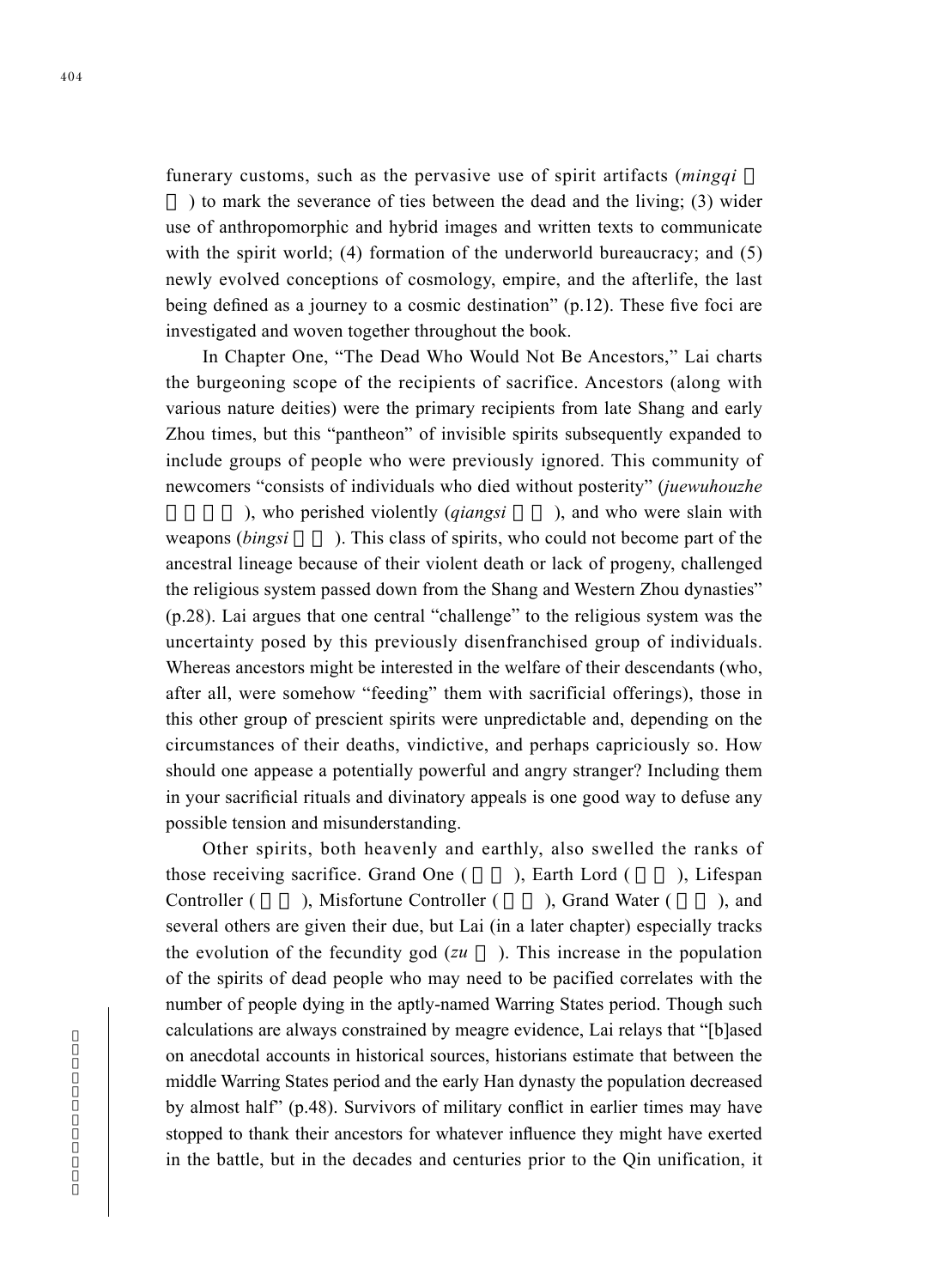appears that survivors were also concerned with the potentially malevolent influence of the spirits of those recently killed, whether or not they were related to you, and whether or not they were even on your side of the conflict.

In Chapter Two, "The Transformation of Burial Space," Lai describes the transition from vertical "pit" tombs to horizontal "chamber" tombs and, building on the previous chapter, argues that this shift was partially motivated by "the new conception of the dead as baleful and potentially threatening ghosts that needed to be pacified and segregated" (p.56). Exactly where the dead went remains a puzzle, with evidence pointing both up to heaven and down into the earth. There is, of course, no evidence that any kind of "judge" decided where one would go after death, much less that the decision would be made based on moral considerations. Rather, status seems to have been key: a working hypothesis is that the illustrious and powerful went up, while regular folk went down to a variously-named underworld.

Both the form and the contents of the later horizontal tombs are employed as evidence for Lai's central argument. The form evolved to represent a kind of house, and the contents evolved to include "travel gear." The house-like tomb Lai construes "as a way station, a liminal place from which the soul would journey to a cosmic destination" (p.76). This claim is supported by the "travel gear" that is both listed in tomb inventories and excavated from actual graves. At Leigudun Tomb One, "the inventory list excavated at the tomb divides grave goods into several categories, and one category is explicitly designated as travel gear for the deceased to use in its spirit journey in the afterlife" (p.76). Lai goes on to analyze the excavated "travel gear" in the following two chapters.

In Chapter Three, "The Presence of the Invisible," Lai describes the anthropomorphic images found in tombs. These images relate, and conflate, living humans, dead human spirits, deities, and animals. With some exceptions that may or may not function as fertility icons, most early anthropomorphic figures were of servants meant to accompany the elite dead to the afterlife. These were followed, in the mid-Warring States period, by "portraits" of the deceased. Only four paintings from this period survive; one is unfortunately folded up and stuck together, and another has yet to be published. The other two feature human portraits: the Zidanku tomb painting has a male riding a dragon, and the Chenjiadashan tomb painting features a female accompanied by a dragon and a phoenix. Taken together with the well-known Mawangdui tomb banners, Lai argues that "[t]hese paintings represent the tomb occupant on a spirit journey in the afterlife and thus possessed the magical power to assist and guide the deceased through the liminal stage to the afterlife" (p.117).

Another kind of anthropomorphic image found in early tombs is the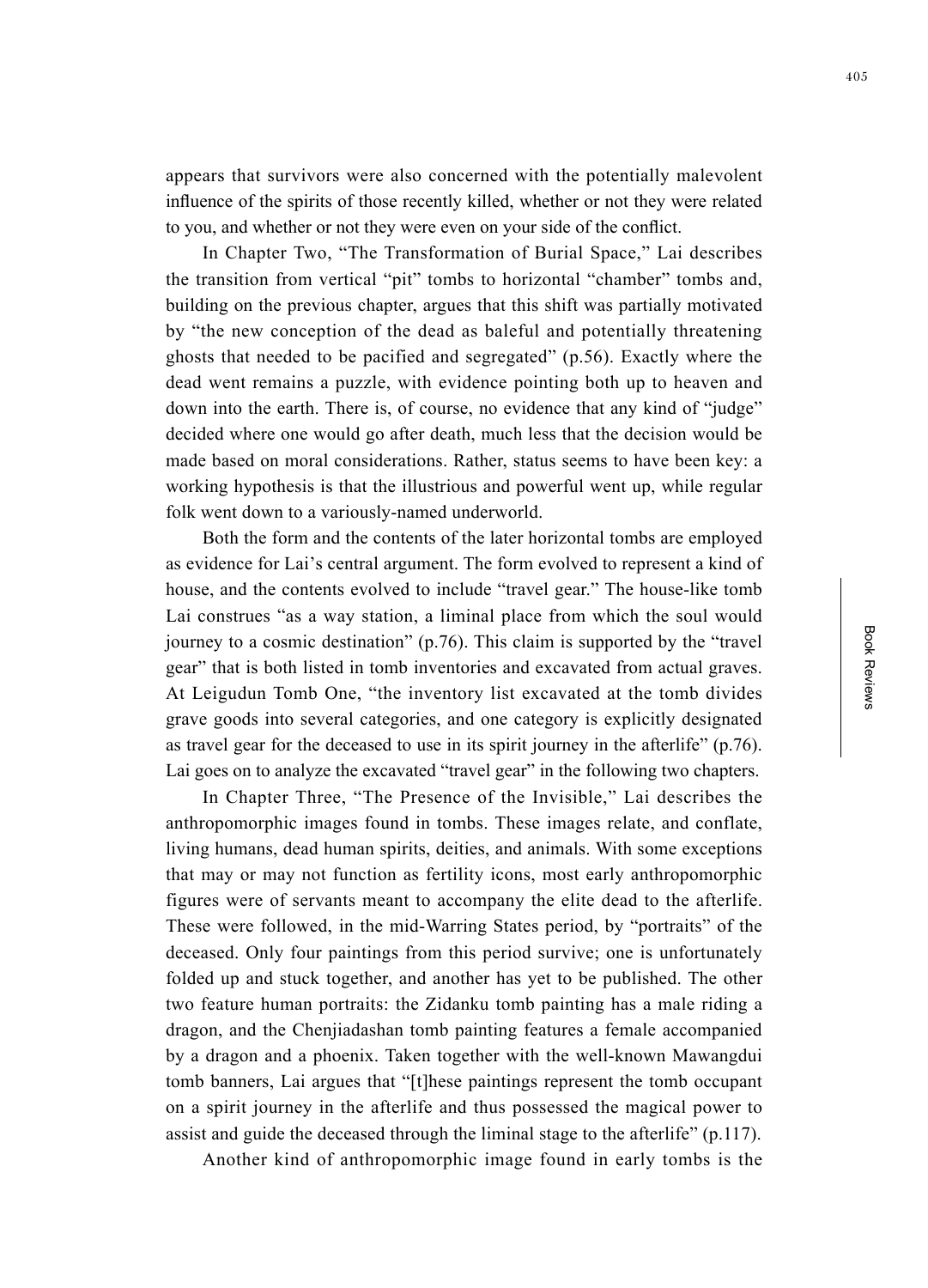"hybrid image" (*zhenmushou* ). Lai describes the evolution of the fecundity god (*zu* ) from a bare phallic symbol to a deer-antlered anthropomorphic figure. He also makes a bold claim: "It is my contention that the so-called tomb guardian figure, a popular feature of the vertical pit-style Chu tomb in the south, is not in fact a tomb-securing device but a symbol of the fecundity god in early China" (p.122). After considering both archaeological and textual evidence, he concludes: "Based on the available evidence, it seems that the cult of the fecundity god has its origins in burial practices for elite women, usually the wives and consorts of nobles and rulers.... Over time, these stands came to be buried with other members of elite society, including men" (p.128). The remainder of the chapter presents Lai's very interesting reconstruction and interpretation of the Mawangdui Taiyi silk diagram. While I do not wish to spoil the impact of his interpretation in this review, suffice it to say that "[t]he key religious concept here is 'spirit possession'" (p.132).

Whereas Chapter Three dealt with images, Chapter Four, "Letters to the Underworld," deals with writings. The three main types of tomb writings that Lai examines are the funerary-object list *(giance* ), of things provided by the tomb occupant and his family, the donated items list (*fengshu*), and the official memorials addressed to the underground bureaucracy (*gaodishu* 

). Regarding the two types of lists, Lai says: "Among these grave goods, the chariots, ritual vessels, and musical instruments were symbols of the tomb occupant's social status, and the clothing, furniture, and foods were newly introduced categories of grave goods that became popular during the Warring States period" (p.140). The official memorials are similar to memorials used in the land of the living, and appear to have acted as passports to an afterlife destination. They are thus "travel documents," which, along with the "spirit journey paintings" of the previous chapter, constitute a subset of the "travel gear" that is central to Lai's argument. He goes on to analyze these official memorials into those for commoners, those for royalty, and those for convicts.

The "underground bureaucracy" to which the memorials are addressed "first emerged during the Qin-Han period of imperial formation" (p.154). Lai speculates that this may have originated with the earlier Warring States idea of "an enclave where the war dead could gather" (p.155), hinted at in "The Dead Who Would Not Be Ancestors" of Chapter One. This bureaucracy was articulated by a diverse group of diviners, ritual specialists, and local officials, which Lai considers in the closing section of this chapter.

In Chapter Five, "Journey to the Northwest," Lai refers to a number of postmortem destinations, from the "vertical axis" with the "court of the High God (Di

)" and the "underground bureaucracy" to the "horizontal axis" with Kunlun